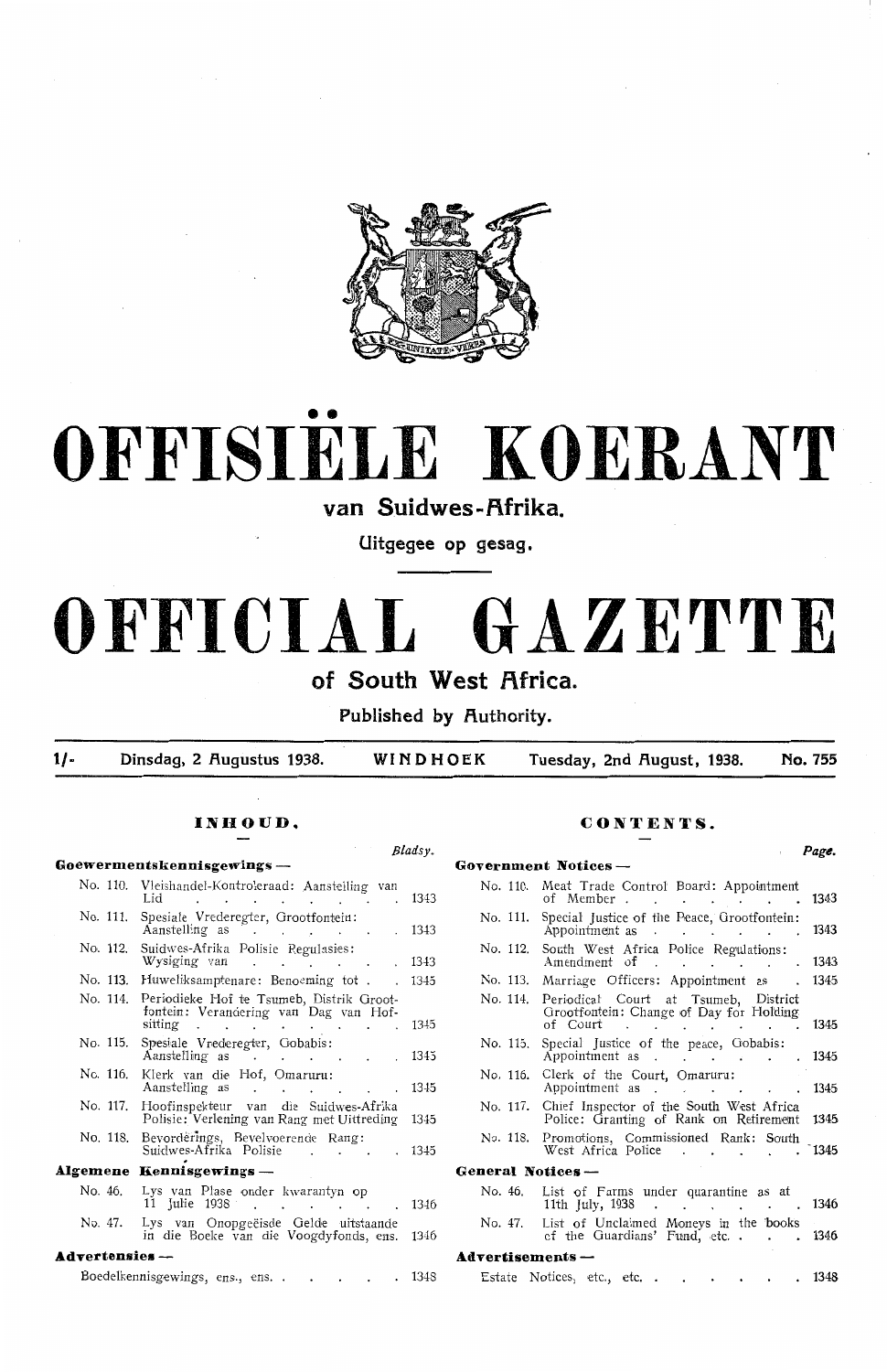## **Goewermentskennisgewings.** I

Die volgende Goewermentskennisgewings word vir algemene inligting gepubliseer.

F. P. COURTNEY CLARKE, *Sekretaris vir Suidwes-Af rika.* 

Kantoor van die Administrateur, Windhoek,

No. 110.) [2 Augustus 1938. No. 110.) [2nd August, 1938.

#### *1* (AANSTELLING VAN LID VAN VLEISHANDEL-KONTROLERAAD.

Dit het die Administrafour behaag om, ooreenkomstig artikel *twee* van Ordonnansie No. 8 van 1935, soos gewysig deur artikel *een* van Ordonnansie No. 20 van 1935, die onderstaande persoon as 'n lid van die Vleishaadel-Kontroleraad aan te stel in die plek van mur H. P. van der Westhuizen, wat bedank het, vir die tydperk eindigende op **31** Desember 1939:-

> Die Heer DANIEL VISSER, van Wildmoor, P.K. Stampriet.

#### SPESIALE VREDEREGTER, GROOTFONTEIN.

Dit bet die Administrateur behaag om, ooreenkomstig suba**rtikel (1) van artikel** nege van "De Speciale Vrederechters Proklamatie 1921", DIRK JOHANNES VAN NIEKERK OROENEWALD as Spesiale Vrederegter te Grootfontein, in die distrik van Grootfontein, aan te stel met ingang vanaf die Sde Julie 1938.

#### ·REGULASIES VIR DIE SUIDWES-AFRIKA POLISIE.

Dit het die Administrateur behaag om, ooreenkomstig<br>artikel *agt* van "De Politie Proklamatie 1921" (Proklamasie **No.** 56 van 1921), sy goedkeuring te heg aan die onderstaande wysigings van die Suidwes-Afrika Polisieregulasies, gepubli-<br>seer onder Goewermentskennisgewing No. 44 van 6 Maart 1936, soos gewysig deur Goewermentskennisgewing No. 148<br>**van 1** September 1937, met inwerkingtreding vanaf 1 Julie **1938:-**

REGULASIE No. 16 (3) word hiermee gewysig deur skrapping van die syfers "7/6" en "2/-" teenoor die woorde "Konstabels" en "nie-blanke lede van die mag" respektiewelik, en die vervanging daarvain deur die syfers "10/-" en "3/·" respektiewelik.

REOULASIE No. 21 (3) word hiermee geskrap.

REGULASIE No. 25 (2) word hiermee gewysig deur byvoeging van die onderstaande sub-paragraaf :-

" (e) die verskaffing van geneeskundige geriewe en middels, die koste waarvan met die voorafgaande toestemming van die Sekretaris vir Suidwes-Afrika uit staatsfondse betaal mag word."

## **Government Notices.**

The following Government Notices are published for general information.

F. P. COURTNEY CLARKE,

*Secretary* for *South West Africa.* 

Office of the Administrator, Windhoek,

#### APPOINTMENT OF MEMBER OF MEAT TRADE CONTROL BOARD.

The Administrator has been pleased in terms of section *two* of Ordinance No. 8 of 1935, as amended by section *one* of Ordinance No. 20 of 1935, to appoint the following person as a member of the Meat Trade Control Board in place of Mr. H. P. v. d. Westhuizen, resigned, for the period ending the 31st December, 1939 :-

DANIEL VISSER, Esq., of Wildmoor, P.O. Stampriet.

No. 111.] [2 Augustus 1938. No. 111.] [2nd August, 1938.

SPECIAL JUSTICE OF THE PEACE, OROOTFONTEIN. The Administrator has been pleased, in terms of subsection (1) of section *nin?* of the Special Justices of the Peace Proclamation, 1921, to appoint DIRK JOHANNES VAN NIEKERK OROENEWALD as Special Justice of the Peace at Grootfontein, in the District of Orootfontein, with effect from the 5th July, 1938.

#### No. 112.] [2 Au\_gustus 1938. No. 112.] [2nd August, 1938.

#### REGULATIONS FOR THE SOUTH WEST AFRICA POLICE.

His Honour the Administrator, under the powers vested<br>in him by section *eight* of the Police Proclamation, 1921 (Proclamation No. 56 of 1921), has been pleased to approve of the following amendments to the Regulations for the South West Africa Police, published under Government Notice No. 44 dated 6th March, 1936, as amended by Government Notice No. 148, dated 1st September, 1937, with effect from 1st July 1938:-

··. REGULATION No. 16 (3) is hereby amended by the deletion of the figures "7/6d" and *"Y-"* opposite the words "Constables" and "Non-Europeam Members of the Force" respectively, and the substitution therefor of the figures " $10/-$ " and " $3/-$ " respectively.

REGULATION No. 21 (3) is hereby deleted.

REGULATION No. 25 (2) is hereby amended by the addition of the following sub-paragraph:-

"(e) the provision of medical comforts and appliances, the cost of which to public funds shall be subject to the prior approval of the Secretary for South West Africa."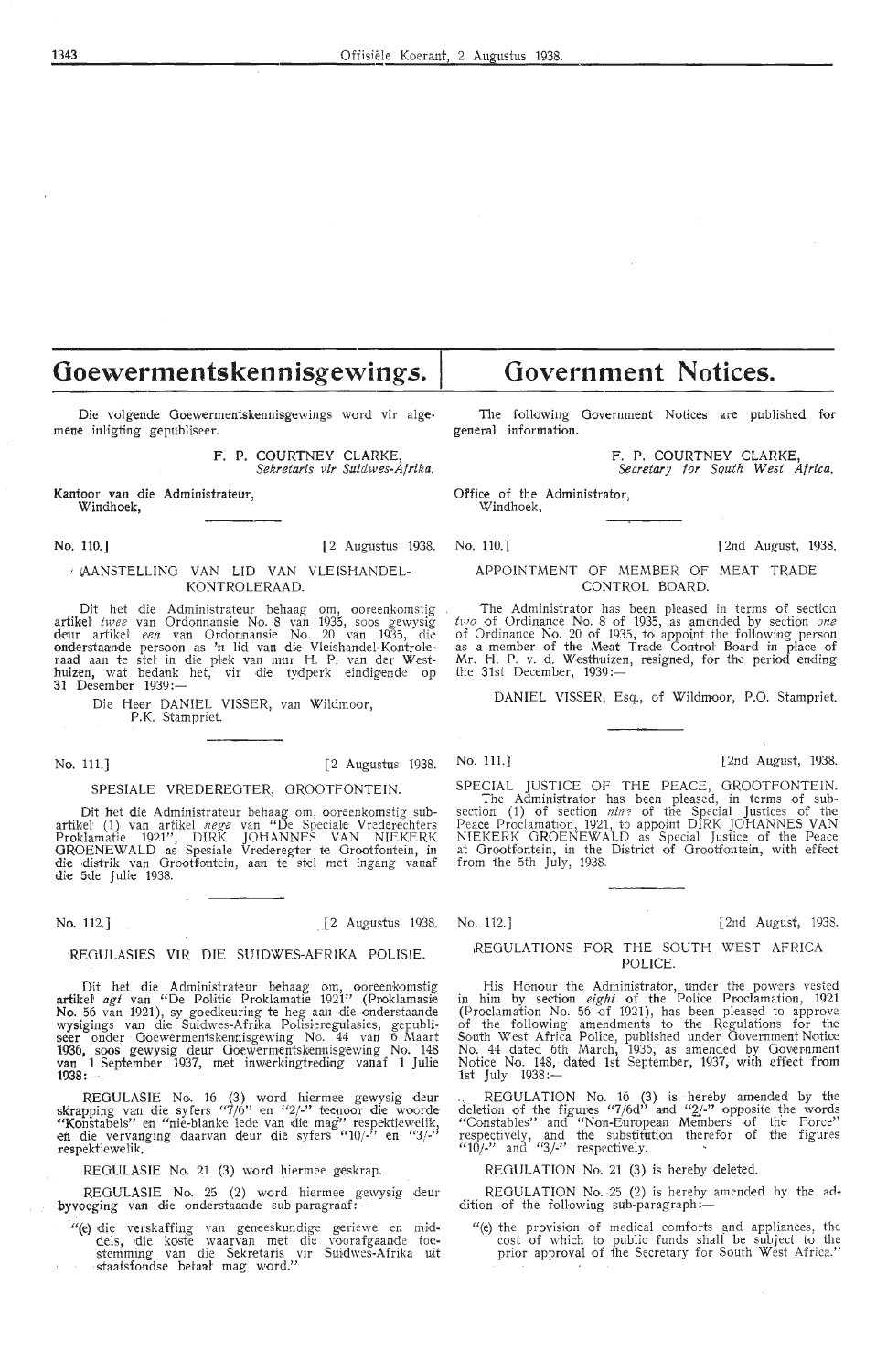REGULASIE No. 26 (1) word hiermee geskrap en .deur die onderstaande vervang :-

"26. (1} Die koste van die verskaffing van enige verdere geneeskundige hulp (met inbegrip van radiografiese ondersoek) is nie uit staatsfondse betaalbaar tot 'n hoër bedrag as wat vir die bepaalde diens in 'n skaal van fooie vasgestel en deur die Sekretaris vir<br>Suidwes-Afrika goedgekeur is nie, met dien verstande dat indien in enige spesiaie geval reelings vir die betaling van 'n hoer fooi as deur die genoemde tarief neergele is, deur die Sekretaris vir Suidwes-Afrika gemagtig *is,* en sodanige fooi deur di,e Mediese Beampte vir die Administrasie as redelik beskou word, mag die hele onkoste uit staatsfondse betaal word."

REGULASIE No. 27 (2) word hiermee gewysig deur<br>byvoeging van die onderstaande sub-paragraaf:—

"(e) die verskaffing van geneeskundige geriewe en middels, die koste waarvan met die voorafgaande toestemming van die Sekretaris vir Suidwes-Afrika uit staatsfondse betaal mag word."

REGULASIE No. 28 (1) word hiermee geskrap en ver-<br>vang deur die onderstaande:-

"28. (1) Die koste van die verskaffing van enige geneeskundige hulp (met inbegrip van radiografiese ondersoek) ten bate van die vrou en kinders van 'n polisieman is nie uit staatsfondse betaalbaar tot **'n** hoër bedrag as wat vir die bepaalde diens in 'n skaal<br>van fooie vasgestel en deur die Sekretaris vir Suidwes-Afrika goedgekeur is nie; met dien verstande dat indien in enige spesiale geval reëlings vir die betaling van<br>'n hoër fooi as deur die genoemde tarief neergelê is, deur die Sekretaris vir Suidwes-Afrika gemagtig is,<br>en sodanige fooi deur die Mediese Beampte vir die Administrasie as redelik beskou word, mag die hele onkoste uit staatsfondse betaal word."

REGULASIE No. 28 (2) word hiermee gewysig deur skrapping van al die woorde na die woord "vrou" en die<br>vervanging daarvan deur die onderstaande woorde:—

> "met dien verstande dat die Sekretaris vir Suidwes-Afrika na sy goeddunke sy goedkeuring mag heg aan<br>geneeskundige en hospitaalbehandeling ingevolge Regulasie No. 27 of 28 (1) in gevalle waar, na die mening<br>van die Mediese Beampte vir die Administrasie verborge kwale of gestelswakhede deur swangerskap of kindergeboorte ontwikkel of vererger is, asook in gevalle van kwale of ongesteldhede wat, na die mening van<br>die Mediese Beampte vir die Administrasie daaruit ontstaan het."

REGULASIE No. 39 (9) word hiermee gewysig deur skrapping van die woord "moet" in die eerste reël en<br>invoeging van die onderstaande woorde aan die begin van<br>die paragraaf:—

"Behalwe soos bepaal in Regulasie No. 39 (14), moet".

REGULASIE No. 39 (10) (a) word hiermee gewysig deur die invoeging van die woorde "behalwe waar die ver-<br>hoor ooreenkomstig regulasie No. 39 (14) gehou is'' na<br>die woord "ontken'' in die sewende reël.

REGULASIE No. 39 word hiermee gewysig deur byvoeging van die onderstaande paragraaf:-

"(14) Indien, na die mening van 'n offisier met kommissierang die oortreding van 'n geringe aard is<br>en die betrokke Polisieman na hy oor die besonderhede van die aanklag ingelig is, skuld erken, moet hy<br>voor 'n offisier gebring word, wat sonder aantekening<br>van getuienis besonderhede van die aanklag sal inwin,<br>en na hy sodanige skulderkenning aangehoor het, gemagtig sal wees om die betrokke polisieman óf te ,,·aarsku, 6f te vonnis met *'n* boete van hoogstens vyf sjielings.

Enige straf ingevolge hierdie paragraaf toegedien, word nie op die wangedraglys van die betrokke polisieman aangeteken nie, om dit word ook nie as 'n vorige skuldigbevinding in enige latere vervolging teen hom bewys nie."

REGULASIE No. 50 word hiermee gewysig deur skrapping, onder die hoof "Nie-blankes" van die woorde "eendertigste van die tydperk van diens gedoen" en die ver-<br>vanging daarvan deur die woorde "Een-en-twintig dae met volle betalinge vir elke voltooide diensjaar, of 'n eweredige deel daarvan ooreenkomstig die voltooide dienstydperk."

REGULATION NO. 26 (1) is hereby deleted and the following substituted:-

"26. (1) The cost of providing any additional medical assistance (including radiographic examination)<br>shall not be met from public funds in excess of the amount laid down for the particular service in a sca1e of fees approved by the Secretary for South West Africa; provided that if in any special' case arrangements have been authorised by the Secretary for South<br>West Africa involving the payment of a fee exceeding the amount laid down in the aforesaid tariff, and such fee is considered by the Medical Officer to the<br>Administration to be reasonable, the whole cost may be defrayed from Public Funds."

REGULATION No. 27 (2) is hereby amended by the addition of the following sub-paragraphi-

"(e) the provision of medical comforts and appliances, the cost of which to public funds shall be subject to the prior approval of the Secretary for South West Africa.''

REGULATION NO. 28 (1) is hereby deleted and the following substituted:-

 $^{\prime\prime}$ 28. (1) The cost of providing for the benefit of the wife and children of a policeman any additional medical assistance (including radiographic examination} shall not be met from public funds *in* excess of the amount laid down for the particular servioe in a scale of fees approved by the Secretary for South West Africa; provided that if in any special case arrangements have been authorised by the Secretary for Soutn West Africa involving the payment of a fee. exceeding the amount laid down in the aforesaid tariff and such fee is considered by the Medical Officer to the Administration to be reasonable, the whole cost may be defrayed from Public Funds.''

REGULATION NO. 28 (2) is hereby amended by the deletion of all the words after "wife", and the substitution therefor of the following words:—

"provided that the Secretary for South West Africa may at his discretion approve of medical and hospital treatment under regulation No. 27 or 28 (1) in cases where, in the opinion of the Medical Officer to the Administration, latent diseases or constitutional weaknesses have developed or are aggravated by the condition of pregnancy or of childbirth, as also of diseases or disorders which, in the opinion of the Medical Officer to the Administration, have arisen therefrom.''

REGULATION No. 39 (9) is hereby amended by the insertion of the following words at the beginning of the paragraph:-

"Except as provided in regulation No. 39 (14}".

REGULATION No. 39 (10) (a) *is* hereby amended by the insertion of the words "except when the trial is held in accordance with regulation No. 39  $(14)$ " after the word "convictions" in the seventh line.

REGULATION No. 39 is hereby amended by the addition of the following paragraph:-

> $''(14)$  If in the opinion of a Commissioned Officer the offence is of a trivial nature and the Policeman concerned, after having been furnished with particulars of the charge, admits guilt, he shall be brought before<br>an officer who, without recording evidence, will receive particulars of the complaint and upon hearing such<br>admission will have authority to either reprimand the policeman concerned or sentence him to a fine mot<br>exceeding five shillings.

Any punishment inflicted under this paragraph will not be recorded on the misconduct sheet of the police-<br>man concerned, nor will it be proved as a previous conviction in subsequent disciplinary proceedings against him".

REGULATION No. 50 is hereby amended by the deletion under the heading "Non-Europeans" of the word "Onethirtieth of the period of service performed" and the substitution therefor of the words "Twenty-one days on full pay for each completed year of service, or a proportionate part thereof according to the period of service performed."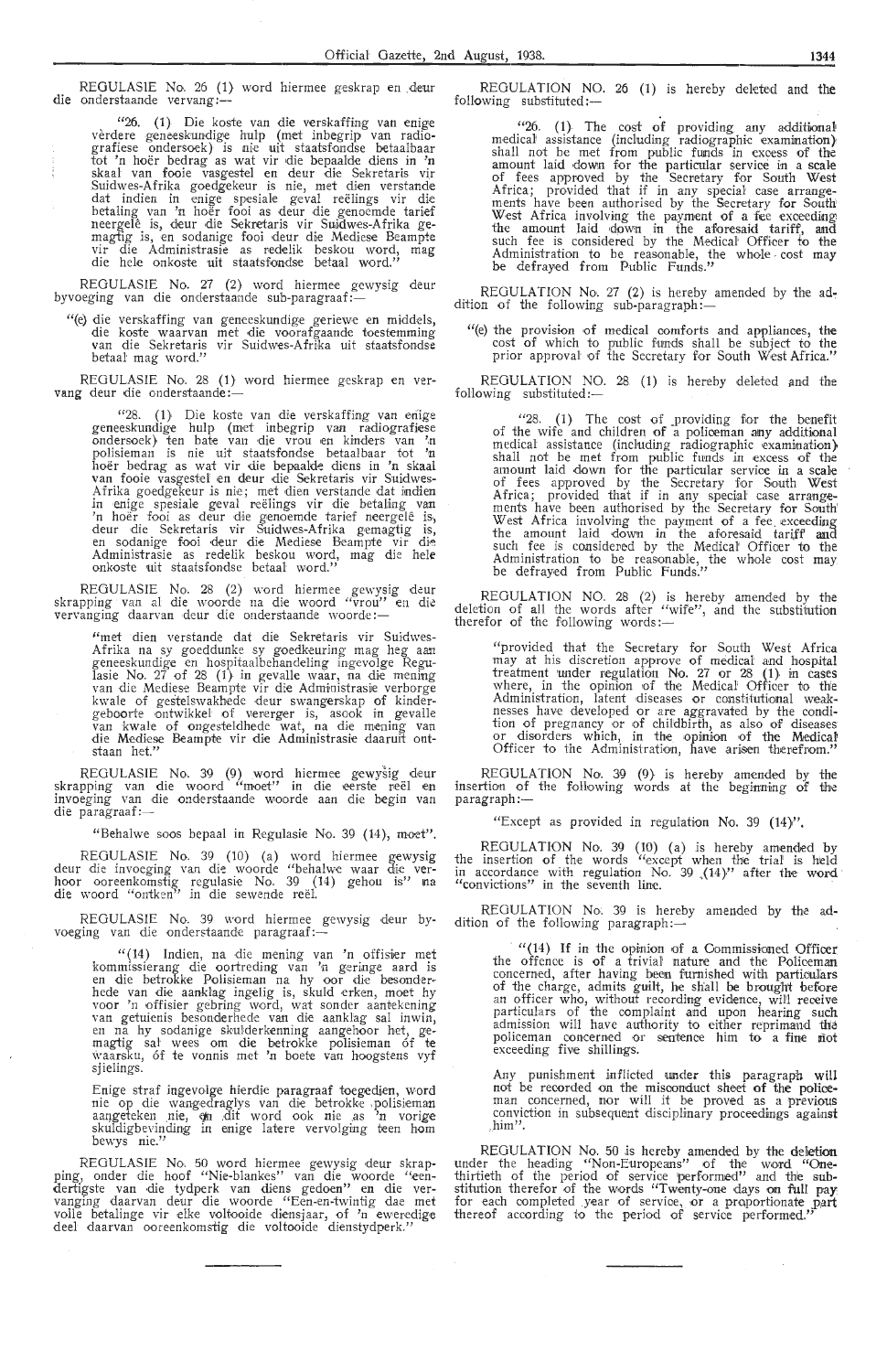HUWELIKSAMPTENARE: BENOEMING TOT.

Dit het die Administrateur behaag om, ooreenkomstig artiket *vyf,* subartikel (2}, van "De Huweliksvoltrekkrngs Proklamatie 1920" (Proklamasie No. 31 van 1920), die ondergenoemde here te benoem tot Huweliksamptenare vir Suidwes-Afrika:-

- **(1}** Wefoerwaarde JOHN MICHAEL GILBERT van die K,erk van die Provinsie van Suid-Afri.ka, met ingang vanaf 18 Julie 1938.
- (2), Weleerwaarde ABRAHAM JOHANNES MURRAY van dit Nederduits Gereformeerde Kerk, met ingang vanaf 13 Julie 1938.

PERIODIEKE HOF, TSUMEB, DISTRIK GROOTFONTEIN.

Dit het die Administrateur behaag om die sitting van die Periodieke Hof te Tsumeb in die distrik van Grootfontein op die tweede en vierde Woensdae in plaas van die derde Maandag in elke maand soos tevore, goed te keur, ingaande **v**anaf Augustus 1938.

No. 115.] [2nd August, 1938. [2 Augustus 1938. No. 115.] [2nd August, 1938.

#### SPESIALE VREDEREGTER, GOBABIS.

Dit het die Administrateur behaag, ooreenkomstig sub-<br>artikel (1) van artikel *nege* van die ''Speciale Vrederechters<br>Proklamatie, 1921'' (Proklamasie No. 25 van 1921), om ABRA-**HAM** IZAK LOUW as Spesiale Vrederegter vir die distrik Gobabis aan te stet-, met ingang vanaf 8 Julie 1938.

No. 116.] [2 Augustus 1938.

Die volgende aanstelling as Klerk van die Hof is goed-gekeur:---

OMARURU: CORNELIS BRINK, met ingang vanaf 15 Julie 1938, in die plek van Mnr. S. R. Bassingthwaighte wie verplaas is.

No. 117.] [2 Augustus 1938. No, 117.] [2nd August, 1938 .

Hiermee word vir algemene inligting bekendgemaak dat dit die Administrateur ingevolge die bepalings van subartikel (7) van artikel *drie* van die regulasies vir die Suidwes-Afrika Polisie, bevat in Goewermentskennisgewing No. 44 van 1936, soos gewysig, behaag het om aan Inspekteur C. J. UYS die **rang** van Hoofinspekteur (Majoor} met sy uittreding uit die Suidwes-Afrika Polisie met ingang vanaf 11 Julie 1938 te **verl!een.** 

No. 118.] [2 Augustus 1938. No. 118.] [2nd August, 1938.

Dit het die Administrateur behaag om, ooreenkomstig S!Ubartikel' (2) van artikel *drie* van die "PoHtie-Proklamatie **1921"** (Proklamasie No. 56 van 1921), soos gewysig deur die "Politie (Wijziging) Proklamatie 1922" (Proklamasie No. 24<br>van 1922), en deur die "Politie-Proklamatie Verdere Wijzigingsproklamati,e 1924" (Proklamasie No. 1 van 1924), en deur die Polisieproklamasie-Wysigingsproklamasie 1927 (Proklama-<br><mark>sie No</mark>. 34 van 1927), die volgende aanstellings te maak :--

- **(1)** Speurder Hoof-Konstabd PHILIP JOSEPH CASTLE as Onder-linspekteur van die Suidwes-Afrika Polisi,e ,me,t ingang vanaf 11 Julie 1938.
- (2) Onder-Inspekteur JOHANNES WICHARD NAUDE as Inspekteur van die Suidwes-Afrika Polisie met ingang vanaf 11 Julie 1938.
- (3) Onder-Inspekteur EDWARD CLIFFORD SARGENT as Inspekteur van die Suidwes-Afrika Polisie met ingang vanaf **11** JuH,e 1938.

#### MARRIAGE OFFICERS: APPOINTMENT AS.

The Administrator has been pleased, in terms of section five, sub-section (2} of the Solemnization of Marriages Proclamation , 1920 (Proclamation No. 31 of 1920}, to approve of the appointment of the undermentioned gentlemen as Marriage Officers for South West Africa:-

- (1) Reverend JOHN MICHAEL GILBERT of the Church of the Province of South Africa, with effect from the 18th July, 1938.
- (2) Reverend ABRAHAM JOHANNES MURRAY of the Dutch Reformed Church, with effect from the 13th July, 1938.

No. 114.] [2 Augustus 1938. No. 114.] [2nd August, 1938.

#### PERIODICAL COURT, TSUMEB, DISTRICT OF GROOTFONTEIN.

The Administrator has been pleased to approve of the holding of the Periodical Court at Tsumeb in the district of Grootfontein on the second and fourth Wednesdays instead of the third Monday in each month as heretofore, with effect from August, 1938.

#### SPECIAL JUSTICE OF THE PEACE: GOBABIS.

The Administrator has been pleased, in terms of subsection (1} of section *nine* of the Special Justioes of the Peace Proclamation, 1921 (Proclamation No. 25 of 1921), to appoint ABRAHAM IZAK LOUW as Special Justice of the Peace for the district of Oobabis, with effect from the 8th July, 1938.

No. 116.] [2nd August. 1938.

The following appointment as Clerk of the Court has been approved:-

OMARURU: CORNELIS BRINK, with effect from the 15th July, 1938, vice Mr. S. R. Bassingthwaighte transferred.

117.] [2nd August, 1938.<br>It is hereby notified for general information that, under the provisions of sub-section (7) of section *three* of the regulations for the South West Africa Police contained in Government Notice No. 44 of 1936, as amended, the Administrator has been pleased to grant to Inspector C. J. UYS the rank of Chief Inspector (Major) on his retirement from the South West Africa Police with effect from the 11th July, 1938.

The Administrator has been pleased in terms of sub-section (2) of section *three* of the Police Proclamation, 1921 (Pro-clamation No. 56 of 1921 }, as amended by the Police (Amendment) Proclamation, 1922 (Proclamation No. 24 of 1922), and by the Police Proclamation Further Amendment Proclamation, 1924 (Proclamation No. 1 of 1924), and by the Police Proclamation Amendment Proclamation, 1927 (Proclamation No. 34 of 1927), to appoint:-

- (1) Detective Head Constable PHILIP JOSEPH CASTLE as Sub-Inspector of the South West Africa Polioe with effect from the 11th July, 1938.
- {2} Sub-Inspector JOHANNES WICHARD NAUDE as Inspector of the South West Africa Police with effect from the 11th July, 1938.
- (3) Sub-Inspector EDWARD CLIFFORD SARGENT as Inspector of the South West Africa Police with effect from the 11th July, 1938.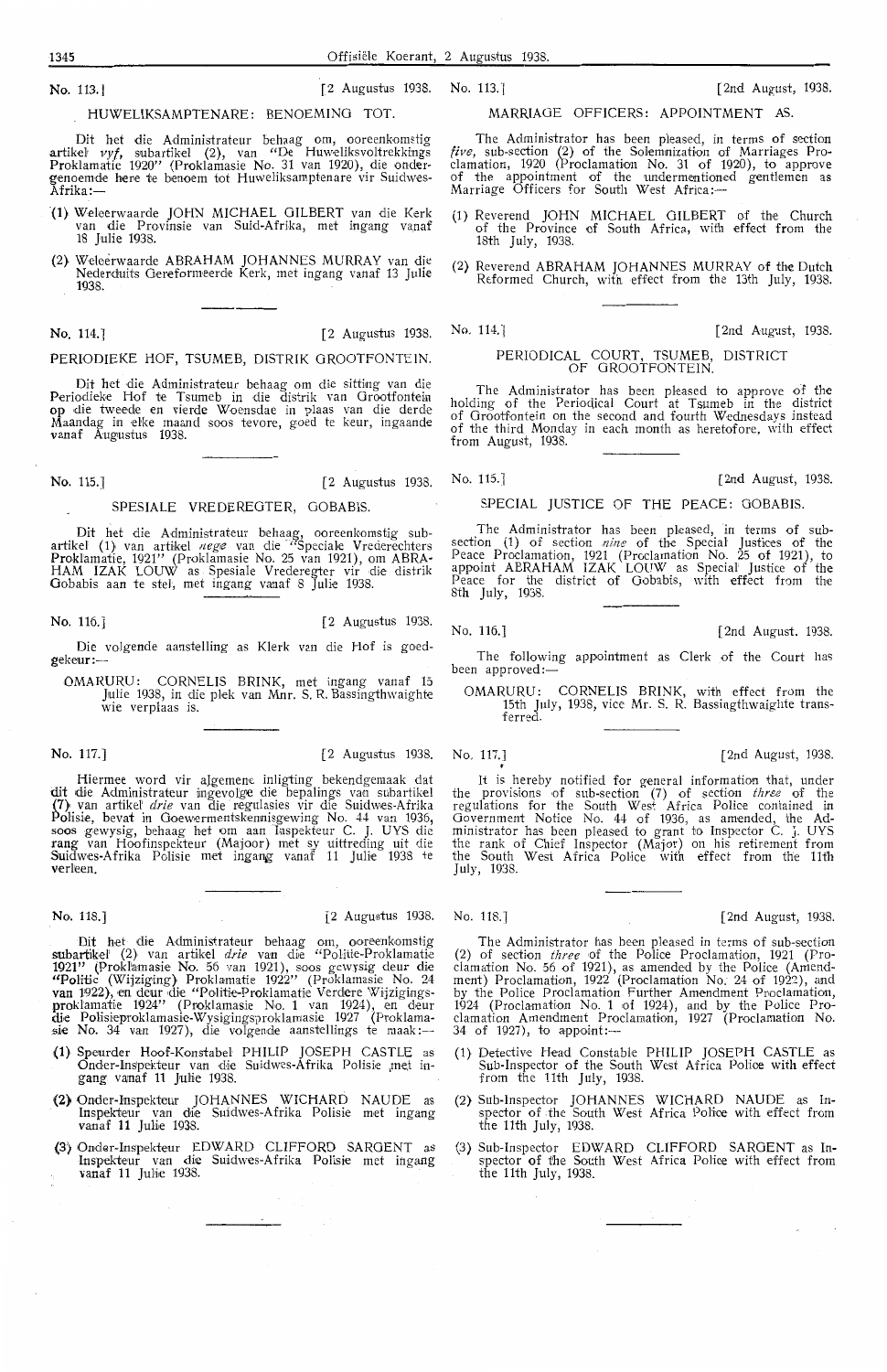## Algemene Kennisgewings.

(No. 46 van 1938.}

Die volgende word vir algemene informasie gepubliseer :-LYS VAN PLASE ONDER KWARANTYN OP

11 JULIE 1938.

#### MILTSIEKTE:

OTJIWARONGO: Graslaagte 313, Hartebeeslaagte 319, Okawakuatjiwi.

SPONSSIEKTE:

OOBABIS: Okatjerute West 324. OROOTFONTEIN: Barbarossenhof, Khusib III, Khusib II

No. 7, Westerwald.

KEETMANSHOOP: Stampriet.

OKAHANDJA: Oviumbo Ost, Montrose, Hochfeld 131. OTJIWARONGO: Omurongo Ost 117.

WINDHOEK: Aida, Doornpoort, Hatsamas.

#### . SLAPSIEKTE.

GROOTFONTEIN: Bubus 213. WINDHOEK: Aukeigas Naturellereserwe.

Hoofveearts.

M. M. NESER,

Windhoek, 11 Julie 1938.

#### (No. 47 van 1938.)

Lys van onopgeeiste gelde uitstaande in die Voogdy-<br>fonds ter krediet van onbekende persone of persone wat nie woonagtig is in, en wat nie 'n bekende metlike verteen• woordiger in Suidwes-Afrika het nie.

Alle belanghebbende persone word versoek om hulle eise by die kantoor in te dien, aanhalende Register en bladsynommer, soos hieronder aangetoon, en gestaaf deur al die nodige bewyse van verwantskap of eiendomsreg, soos die geval mag wees.<br>J. McI. M. COMMAILLE,

Meester van die Hooggeregshof.

Meester se kantoor.<br>Windhoek,

22 Julie 1938.

# **General Notices.**

#### (No. 46 of 1938.)

The following is published for general information:-LIST OF FARMS UNDER QUARANTINE AS AT

-11TH JULY, 1938.

**ANTHRAX:** 

OTJIWARONOO: Oraslaagte 313, Hartebeeslaagte 319, Okawakuatjiwi.

#### BLACKQUARTER:

GOBABIS: Okatjerute West 324. GROOTFONTEIN: Barbarossenhof, Khusib III, Khusib II No. 7, Westerwald.

KEETMANSHOOP: Stampriet.

OKAHANDJA: Oviumbo- Ost, Montrose, Hochfeld 131. OTJIWARONOO: Omurongo Ost 117.

WINDHOEK: Aida, Doornpoort, Hatsamas.

DOURINE.

OROOTFONTEIN: Bubus 213. WINDHOEK: Aukeigas Native Reserve.

**M . M.** NESER,

Senior Veterinary Surgeon.

Windhoek, 11th July, 1938.

#### (No. 47 of 1938.)

List of unclaimed moneys in the books of the Guardians' Fund to the credit of persons unknown or not residing and not having any known legal representative in South West Africa.

All persons interesbed are invited to submit their claims to this office, quoting the Register and Folio as given here, supported by the requisite proof of kindred or owner-<br>ship, as the case may be.

**J. Mel. M.** COMMAILLE,

Master of the High Court.

Master's Office, Windhoek,

22nd July, 1938.

A. AFWESI0E, UITLANDSE EN ONBEKENDE ERFGENAME. A. ABSENT, FOREIGN AND UNKNOWN HEIRS,

| Register.<br>Bladsy / Folio.                                                                                      | Naam van Boedel.<br>Name of Estate.                                                                                                                                                                                                                                                                                                                                                                                                | Aan wie verskuldig.<br>To whom due.                                                                                                                                                                                                                                              | Bedrag.<br>Amount.                                                                                                                                                                                                                                         |
|-------------------------------------------------------------------------------------------------------------------|------------------------------------------------------------------------------------------------------------------------------------------------------------------------------------------------------------------------------------------------------------------------------------------------------------------------------------------------------------------------------------------------------------------------------------|----------------------------------------------------------------------------------------------------------------------------------------------------------------------------------------------------------------------------------------------------------------------------------|------------------------------------------------------------------------------------------------------------------------------------------------------------------------------------------------------------------------------------------------------------|
| A. F. & U. H. 6<br>13<br>20<br>20<br>23<br>24<br>36<br>78<br>102<br>112<br>115<br>117<br>123<br>127<br>127<br>129 | Keraitisch, Eduard<br>Ferreira, Charles Hindre<br>Knapp, Hermann Emil<br>Robbertson, Daniel Junos<br>Scholtz, Joseph Richard<br>Stremmer, Frieda Emma Wilhelmine,<br>born Gehraus<br>Ludtke, Hugo<br>De Lily, Peter<br>Anderson, Andries Hendrik<br>Finkeldeh, Rosa<br>Kalus, Johann Franz<br>Holst, Johann Rudolf August<br>Trieb, Albert Rudolf Wilhelm<br>Kretschmar, Friedrich Karl<br>Schweiger, Otto<br>Diaz, Jose or Joseph | Onbekende Erfgename/Unknown Heirs<br>do.<br>do.<br>do.<br>do.<br>do.<br>do.<br>do.<br>Britz, Wessel Andries<br>Onbekende Erfgename/Unknown Heirs<br>Kalus, Franz Ignatz<br>Onbekende Erfgename/Unknown Heirs<br>Trieb, Robert<br>Onbekende Erfgename/Unknown Heirs<br>do.<br>do. | £78<br>$19 \quad 4$<br>5 7<br>52<br>$7\quad4$<br>85<br>$2\quad 0$<br>88<br>8 0<br>50<br>$4\quad6$<br>71<br>63<br>$0\quad 2$<br>$15 \quad 0$<br>5<br>286 13 11<br>635 16 2<br>9 0<br>6<br>108<br>6 10<br>525 14 1<br>$0 \; 11 \; 3$<br>175 11 4<br>12<br>48 |
|                                                                                                                   |                                                                                                                                                                                                                                                                                                                                                                                                                                    | Die volgende bedrag verskuldig is ten opsigte van kapitaal. The following amounts due are in respect of capital only and                                                                                                                                                         |                                                                                                                                                                                                                                                            |

Die volgende bedrae verskuldig is ten opsigte van kapitaal alleenlik en rente is betaalbaar tot op datum van meerderjarigheid van eisers.

The following amounts due are in respect of capital only and interest is payable up to date of majority of claimants.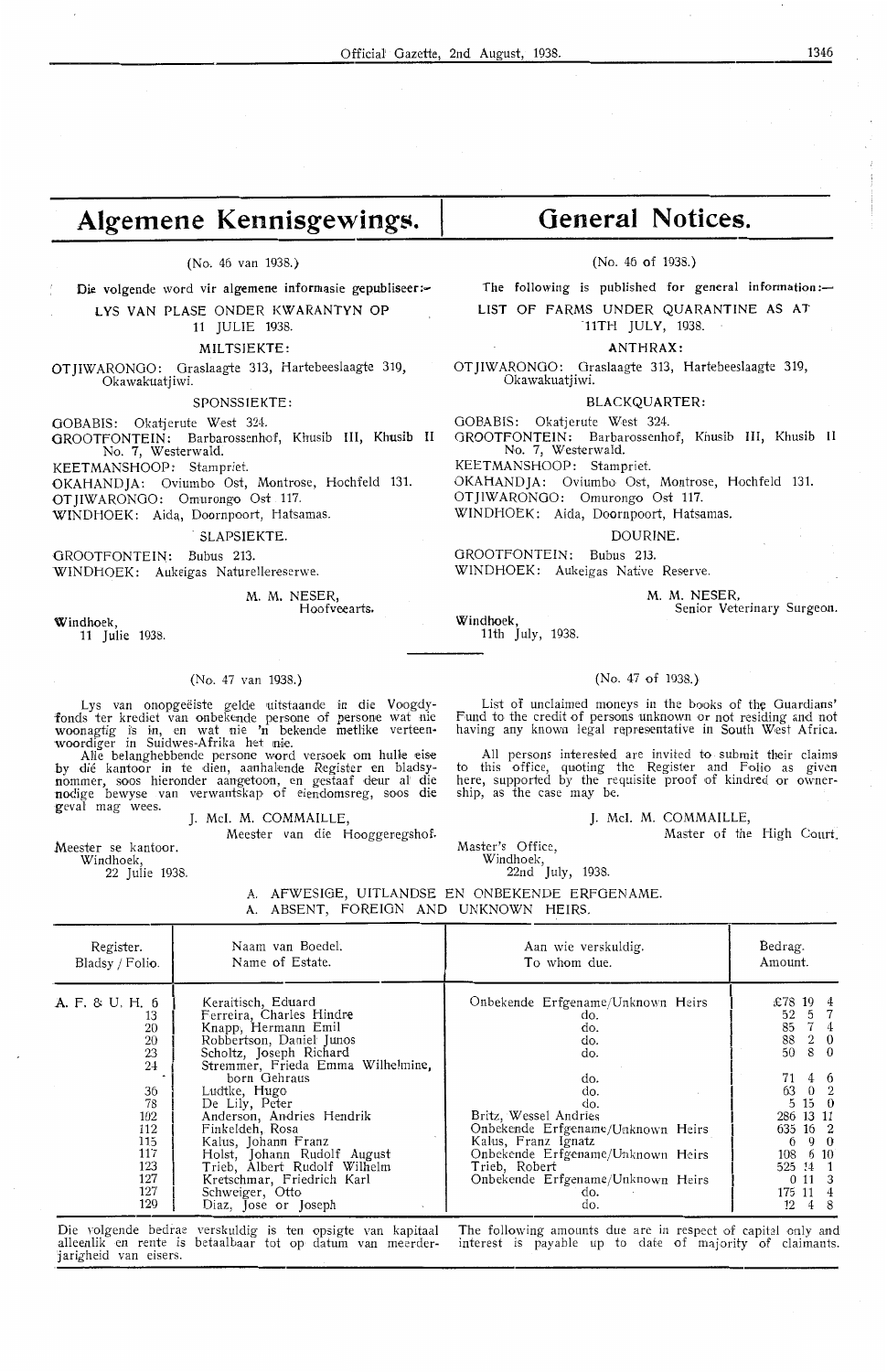| M. L. I/ 252  | Mayhew, Reginald Joseph George      | Mayhew, Francois Alwyn Smit        | £55     | 5 0             |
|---------------|-------------------------------------|------------------------------------|---------|-----------------|
| 254           | Salpeter, Elizabeth                 | Salpeter, Hermann Thomas           | 8       | $4\quad 2$      |
| 266           | Dapprich, Maria, born Voigts        | Dapprich, Hermann Joseph           |         | 4140            |
| M. L. II/ 404 | Britz, Maria Isabella, born Lambert | Britz, Hendrik Wessel Jan          |         | 8 17 9          |
| 472           | Jamieson, Thomas Lyon Walkes        | Jamieson, Leslie                   | 278 3 3 |                 |
| 570           | Karsten, Pieter Willem, &           | Karsten, Hendrik Johannes Albertus | 51      | $1\overline{6}$ |
|               |                                     | Karsten, Aletta Margaretha         | 51      | $1\quad6$       |
|               | Karsten, Johanna Magdalena          |                                    |         |                 |
|               |                                     | Karsten, Christoffel Petrus        | 51      | 1 5             |
| 580           | Fourie, Cornelia Gertruida Aletta   | Fourie, Katharina Petronella       |         | $19 \t14 \t2$   |
| 618           | Van Dyk, Gert Cornelius             | Van Dyk, Jacobus Wenzel            | 5.      | 0 <sub>7</sub>  |
|               |                                     | Van Dyk, Barend Johannes           |         | 5 0 7           |
| 647           | Friedrich, Ludwig                   | Friedrich, Ludwig Joseph           | 103 5 7 |                 |
| 660           | Dennewill, Jacob                    | Dennewill, Wilhelm Otto Friedrich  | 80 0 0  |                 |
| 696           | De Waal, Dirk Johannes Adrian, &    |                                    |         |                 |
|               | De Waal, Beatrice, born Schroeder   | De Waal, Adrian                    |         | $15 \t12 \t4$   |
| 707           | Smit. Johannes Andreas of/or        |                                    |         |                 |
|               | Andries                             | Smit, Johannes Hendrik             |         | 76 19 11        |
| 763           | Fuchs, Benajmin                     | Fuchowna, Razel                    | 648 4 2 |                 |
| M. L. III/ 16 | Wolgemuth, Heinrich                 | Wolgemuth, Hans Heinrich           | 67      | $0\,10$         |
|               |                                     |                                    |         |                 |
| D.            | AUADAREISTE BIWIDENITE              |                                    |         |                 |

B. ONOPGEËISTE DIWIDENTE IN UITGESTORWE EN INSOLVENTE BOEDELS.

|                                                                           | B. UNCLAIMED DIVIDENDS IN ESTATES OF DECEASED PERSONS AND INSOLVENT ESTATES.                                                                   |                                                                                                                                                                                 |                                                                                                              |
|---------------------------------------------------------------------------|------------------------------------------------------------------------------------------------------------------------------------------------|---------------------------------------------------------------------------------------------------------------------------------------------------------------------------------|--------------------------------------------------------------------------------------------------------------|
| Register.<br>Bladsy / Folio.                                              | Naam van Boedel.<br>Name of Estate.                                                                                                            | Aan wie verskuldig.<br>To whom due.                                                                                                                                             | Bedrag.<br>Amount.                                                                                           |
| A. F. & U. H. 65<br>71<br>72<br>72<br>72<br>72<br>73<br>128<br>128<br>128 | Wywias, Robert<br>Snyman, D. E.<br>Wood, Carl<br>do.<br>do.<br>Elste, Lina<br>Petrie, Paul Georg Max<br>Burger, A. J.<br>Solomon, Simon<br>do. | Groenewald<br>Schenk, H.<br>Highman & Kie./Co.<br>Collison, Henry C.<br>Harrison Hosiery Corpn.<br>Muller, Anna<br>Abraham, William<br>Strauss, H. J.<br>Davin, S.<br>Davin, M. | 0129<br>0 <sup>3</sup><br>- 6<br>$\theta$<br>3 17 7<br>0150<br>1 10 4<br>$0\quad 0\quad 5$<br>$0 \t 0 \t 11$ |

C.ONOPGEËISTE GELDE GEDEPONEER IN DIE VOOGDYFONDS: Kragtens artikel 92 van Wet Nr. 24 van 1913,<br>soos toegepas op Suidwes-Afrika, en artikel 194 (4) van die "Maatschappij Wet (Transvaal) 1909'', soos toegepas op Suidwes-Afrika deur die "Maatschappij Proklamatie, 1920".

C. UNCLAIMED MONEYS DEPOSITED IN THE GUARDIANS' FUND: In terms of section 92 of Act No. 24 of 1913, as applied to South West Africa, and section 194 (4) of the Companies Act (Transvaal), 1909, as applied to South West Africa by the Companies Proclamation, 1920.

| Register.<br>Bladsy / Folio.                                                                                                                                                                                                                          | Naam van Boedel.<br>Name of Estate.                                                                                                                                                                                                                                                                                                                                                               | Aan wie verskuldig.<br>To whom due.                                                                                                                                                                                                                                                                                                                                                                                                                                                                                                                                                                                                                                                                 | Bedrag.<br>Amount.                                                                                                                                                                                                                                                                                                                                                                                                                                                                                                                                                                                                                                                                                                                                                                          |
|-------------------------------------------------------------------------------------------------------------------------------------------------------------------------------------------------------------------------------------------------------|---------------------------------------------------------------------------------------------------------------------------------------------------------------------------------------------------------------------------------------------------------------------------------------------------------------------------------------------------------------------------------------------------|-----------------------------------------------------------------------------------------------------------------------------------------------------------------------------------------------------------------------------------------------------------------------------------------------------------------------------------------------------------------------------------------------------------------------------------------------------------------------------------------------------------------------------------------------------------------------------------------------------------------------------------------------------------------------------------------------------|---------------------------------------------------------------------------------------------------------------------------------------------------------------------------------------------------------------------------------------------------------------------------------------------------------------------------------------------------------------------------------------------------------------------------------------------------------------------------------------------------------------------------------------------------------------------------------------------------------------------------------------------------------------------------------------------------------------------------------------------------------------------------------------------|
| A. F. & U. H. 47<br>61<br>62<br>64<br>$64.8\,70$<br>$64 \& 70$<br>67<br>67<br>67<br>69<br>71<br>72<br>72<br>72<br>72<br>73<br>$\overline{73}$<br>73<br>73<br>73<br>73<br>73<br>73<br>73<br>73<br>73<br>73<br>73<br>73<br>116<br>116<br>78<br>78<br>78 | Gutjahr, Josef<br>Commercial Bank of S.A. Ltd. (in<br>likwidasie/in liquidation)<br>do.<br>do.<br>do.<br>do.<br>do.<br>do.<br>do.<br>do.<br>do.<br>do.<br>do.<br>do.<br>do.<br>do.<br>do.<br>do.<br>do.<br>do.<br>do.<br>do.<br>do.<br>do.<br>do.<br>do.<br>do.<br>do.<br>Standard Bank of S.A. Ltd.<br>do.<br>do.<br>Dordabis Farming Company<br>(in<br>likwidasie/in liquidation)<br>do.<br>do. | Onbepaalde krediteure/<br>Undetermined Creditors<br>Prechel, Leo<br>Schulz, August Ferdinand<br>Merz, Emily<br>Robberts, Kate Marian<br>Wiese, G.<br>Richter A.<br>Schmidt, Theodor<br>Johnson, Marie<br>Kunze, Alfred<br>Austermuhle & Bohme<br>Martins, Ernst (Sen.)<br>Meisel, Berthold<br>Kook, W.<br>Offermann, J.<br>Ahrens, R.<br>Walther, M.<br>Bodtke, R.<br>Steinbach, P.<br>Cremer, Martin<br>Conradi, Hermann<br>Eschen, Hermann<br>Hoerkner, Georg<br>Kunz, Ernst<br>Waldenburg, Karl<br>Wossidlo, Kurt<br>Barczinski, Stefan<br>Wolff, Wilhelm<br>King, Gladys (Mevr./Mrs.)<br>Caesar of/or Siza, James<br>Oberholster, J. J.<br>Hausknecht, G.<br>Van Niekerk, P. R.<br>Quinn, J. H. | £7<br>28<br>0 <sub>18</sub><br>$\mathbf{2}$<br>44 12 6<br>$\overline{4}$<br>$\boldsymbol{2}$<br>4<br>8<br>9 18<br>27 15<br>$\overline{9}$<br>0<br>13<br>1.<br>$\overline{7}$<br>$\theta$<br>17 14 8<br>01710<br>3 12 10<br>$10 \quad 0$<br>0<br>$2\quad 6$<br>0<br>2 1 1<br>0<br>2 <sub>2</sub><br>0<br>4 10<br>0<br>3<br>$\Omega$<br>$\theta$<br>7<br>$\overline{7}$<br>0<br>9<br>$\mathbf 0$<br>0<br>$\overline{7}$<br>$\overline{7}$<br>$\Omega$<br>3<br>9<br>$\bf{0}$<br>5<br>$\bf{0}$<br>$\Omega$<br>3<br>$\mathbf{0}$<br>$\Omega$<br>7 11<br>$\theta$<br>9<br>0<br>$\blacksquare$<br>$2\quad 0$<br>0<br>$\overline{4}$<br>$\overline{0}$<br>8<br>$\overline{1}$<br>∩<br>1 16 10<br>2 11 8<br>$\mathbf{1}$<br>8<br>4<br>$0 \quad 9$<br>$\Omega$<br>$10\quad 5$<br>0.<br>$0 \; 16 \; 7$ |
| 78<br>128                                                                                                                                                                                                                                             | do.<br>Insake /In re H. Robinson vs.<br>Kretschmar & andere/others                                                                                                                                                                                                                                                                                                                                | Geas. Boedel/Assgd. Estate Schroeder,<br>Ludwig<br>Neugebauer, Alfred                                                                                                                                                                                                                                                                                                                                                                                                                                                                                                                                                                                                                               | 8<br>3 <sub>i</sub><br>1<br>4 11 1                                                                                                                                                                                                                                                                                                                                                                                                                                                                                                                                                                                                                                                                                                                                                          |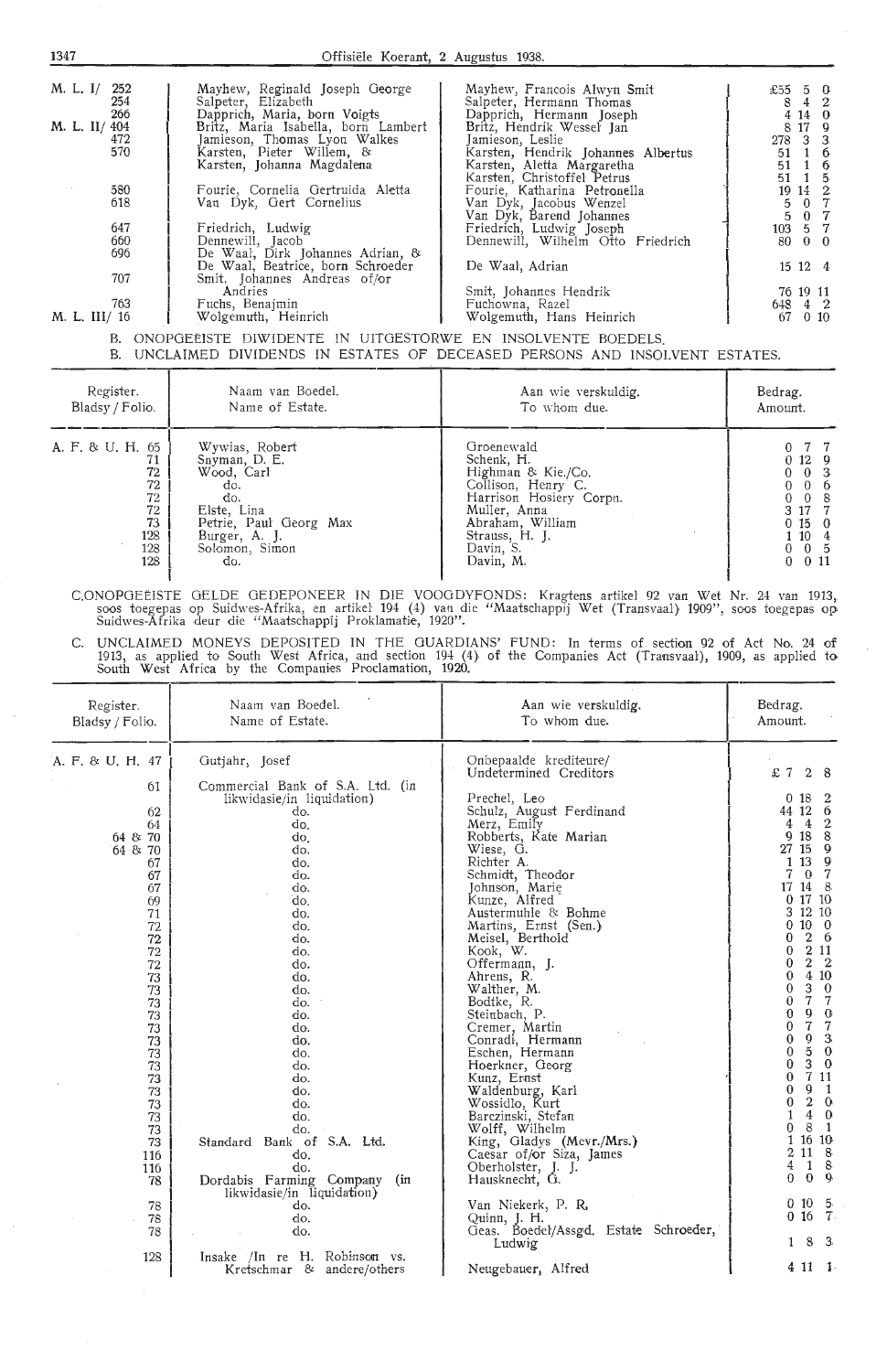## **Advertensies.**

#### ADVERTEER IN DIE *OFFISIELE KOERANT* VAN **SUIDWES-AFRIKA.**

1. Die *0ffisiele K.oerant* sai op die lste en 15de vaa elk,e maand verskyn; ingeval een van hierdie dae op 'n Sondag op Publieke Feesdag val, dan verskyn die Offisiële *Koerant* op die eersvolgende werkdag.

**2.** Advertensies wat in die *0ffisiele Koerant* geplaas moet word moet in die taal waarin pulle · sal verskyn ingehandig word aan die kantoor van die Sekretaris vir Suidwes-Afrika (Kamer 4, Regerings-Geboue, Windhoek} nie l'ater **as** 4.30 n.m. op die neende dag voor die datum van ver- skyning van die *0ffisiele K.oerant* waartn die advertensies moet geplaas word nie.

3. Advertensies word in die Offisiële Koerant geplaas agter die offisiële gedeelte, of in 'n ekstra blad van die Koerant, soos die Sekretaris mag goedvind.

4. Advertensies word in die *Offisiële Koerant* gepubli-<br>seer in die Engelse, Afrikaanse en Duitse tale; die nodige vertalinge moet deur die adverteerder of sy agent gelewer word. Dit moet onthou word dat die Duitse teks van die *Offisiele K.oerant* slegs 'n vertaling is, en nie die geoutori seerde uitgawe is nie.

5. Slegs wetsadvertensies word aangeneem vir publikasie in die *0ffisiele Koerant,* en hulle is onderworpe aan die goedkeuring van die Sekretaris vir Suidwes-Afrika, wat die aanneming of verdere publikasie van 'n advertensie mag **weier.** 

6. Advertensies moet sover as moontlik op die masjien geskryf wees. Die manuskrip van advertensies moet slegs op een kant van die papier geskryf word, en alle name moet duidelik wees; ingeval 'n naam ingevolge onduidelike handskrif foutief gedruk word, dan kan die advertensies slegs dan weer gedruk word as die koste van 'n nuwe opneming betaal word.

7. Die jaarlikse intekengeld vir die Offisiële Koerant is 20/-, posvry in hierdie Gebied en die Unie van Suid-Afrika, verkrygbaar van die here John Meinert, Bpk., Posbus 56, Windhoek. Posgeld moet vooruit betaal word deur oorseese intekenaars. Enkele eksemplare van die *Offisiële Koerant* is verkrygbaar of van die here John Meinert, Bpk., Posbus 56, Windhoek, of van die Sekretaris vir Suidwes-Afrika, teen die prys van 1/- per eksemplaar.

8. Die koste vir die opname van advertensies, behalwe die kennisgewings, wat in die volgende paragraaf genoem is, is teen die tarief van 7 /6 per duim enkel kolom, en 15/ per duim dubbel kolom, herhalings teen half prys. (Gedeeltes van 'n duim moet as 'n volle duim bereken word.)

9. Kennisgewings aan krediteure en debiteure in die boedels van oorlede persone, en kennisgewings van eksekuteurs betreffende likwidasie-rekenings, wat vir inspeksie lê, word in skedule-vorm gepubliseer teen 12/- per boedel.

10. Geen advertensie sal geplaas word nie, tensy **die**  koste vooruit betaal is. Tjeks, wissels, pos- of geldorders moet betaalbaar gemaak word aan die Sekretaris vir Suidwes-Afrika.

#### KENNISGEWINO.

Kennis geskied hiermee, in terme van seksie 16 van Ord. 13 van 1935, dat ek, namens die handelsfirma Brand en Engels, Gobabis, sal aansoek doen veertien (14) dae na die publikasie<br>hiervan by die Magistraat, Gobabis, vir die oordrag aan geniervan by die Magis<br><mark>n</mark>oemde firm<mark>a</mark> van:—

- \_(1} Die bestaande handelslisensie uitgeretk in naam van P. A. J. Brand (Jnr.) ten opsigte van die handelssaak wat deur<br>hom gevoer word op ged. Erf No. 15, Gobabis, en
- (2) die bestaande slagterslisensie uitgereik in naam van P. A.<br>J. Brand (Jnr.) ten opsigte van die slagtersbesigheid wat deur horn gedryf word op genoemde Erf.

A. P. OLIVIER, Prokureur vir Brand & Engels.

Gobabis, 23 Julie 193\$.

## **Advertisements.**

#### ADVERTISING IN THE *OFFICIAL GAZETTE* OF, SOUTH WEST AFRICA.

1. The *Official Gazette* will he published on the 1st and 15th day of each month; in the event of either of those days falling on a Sunday or Public Holiday, the *Gazette* will be published on the next succeeding working day.

Advertisements for insertion in the *Gazette* must be delivered at the office of the Secretary for South **West Africa**  (Room 4, Government Buildings, Windhoek) in the languages in which they are to be published, ,not later than 4.30 p.m. on the *ninth* day before the date of publiq1.tion of the *Gazette* in which they are to be inserted.

3. Advertisements will be inserted in the *Gazette* **after**  the official matter or in a supplement to the *Gazette* at the discretion of the Secretary.

4. Advertisements will be published in the *Official Gazette* in the English, Dutch or German languages; the necessary translations must be furnished by the advertiser or his agent. It should be borne in mind however, that the German version of the *Gazette* is a translation only **and**  not the authorised issue.

5. Only legal advertisements are acoepted for publication in the *Official Gazette*, and are subject to the approval of the Secretary for South West Africa, who can refuse to accept or decline further publication of any advertisement.

6. Advertisements should as far as possible be typewritten. Manuscript of advertisements should be written on one side of the paper only, and all proper names plainly inscribed; in the event of any name being incorrectly printed as a result of indistinct writing, the advertisement can only be republished on payment of the cost of another insertion.

7. The Subscription for the *Official Gazette* is 20/- per annum, post free in this Territory and the Union of South Africa obtainable from Messrs. John Meinert Ltd., Box 56, Windhoek. Postage must be prepaid by Overseas subscribers. Single copies of the *Gazette* may be obtained either from Messrs. John Meinert Ltd., Box 56, Windhoek, or from the Secretary for South West Africa at the price of 1/- per copy.

8. The charge for the insertion of advertisements other than the notices mentioned in the succeeding paragraph is at the rate of 7/6 per inch single column and 15/- per inch double column, repeats half price. (Fractions of an inch to **be**  reckoned an inch.)

9. Notices to Creditors and Debtors in the estates **of**  deceased persons and notices of executors concerning liquidation accounts lying for inspection, are published in schedule form at *12!-* per estate.

10. No advertisement will he inserted unless the charge is prepaid. Cheques, drafts, postal orders or money orders must be made payable to the Secretary for South West **Africa.** 

#### PUBLIC SALE.

The undersigned, duly instructed thereto by the Executor in the Estate *of* the late .RICHARD EMIL MAX PAUL, will sell by Public Auction

19th AUGUST, 1938, at 10 o'clock, on FRIDAY, 1<br>A T A R O A B:

- Erf No.  $27$  measuring 38 ha., 82 sq.m.,
- Erf No. 30  $-$  measuring 39 ha., 58 sq.m.,

with buildings thereon, situate at AROAB,

AN D

A full range of Blacksmith and Motor GARAGE Tools.<br>ALSO SUNDRY ARTICLES of Household Furniture.

|               | M. E. OLIFF. |
|---------------|--------------|
| P.O. Box 38.  | Auctioneer.  |
| KEETMANSHOOP. |              |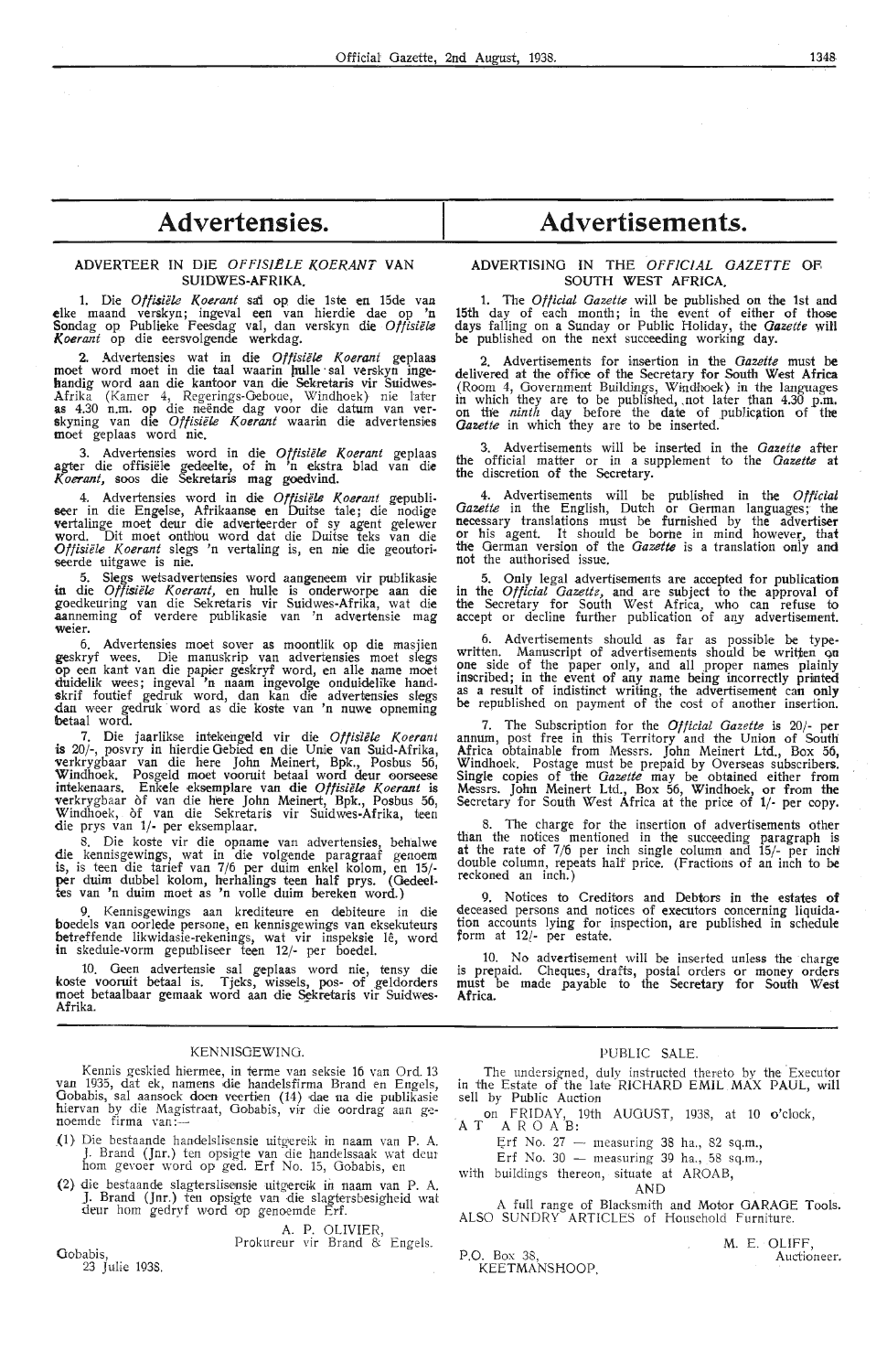KENNISGEWINGS VAN DIE MEESTER. Ingevolge artiekel *sestien,* onderartiekel (3), en artiekel *neen-en-dertig,* onderartiekel (1) van die Insolvensie Ordonnansie 1928.

Aangcsien die Boedels, in die hierondervermelde Bylae kragtens Bevel van die Hooggeregshof van Suidwes-Afrika gesekwestreer is, word hiermee kennis gegee dat 'n eerste byeenkoms van skuldeisers in die vermelde Boedels op die datums en tye en plekke, vermeld in die Bylae, vir die bewys van vorderings en die verkiesing van ´n kurator gehou sal word. In Windhoek sal die byeenkomste voor die Meester gehou word; in ander plekke voor die Magistraat.

J. Mel. M. COMMAILLE,

*Meester van die Hooggeregshof van S.W.-Afrika.* 

MASTER'S NOTICES. Pursuant to Section *sixteen*, Sub-section (3), and Section *thirty-nine*, Sub-section (1), of the Insolvency Ordinance, 1928.

The Estates mentioned in the subjoined Schedule having been placed under sequestration by Order of the High Court of South West Africa, notice is hereby given that a first meeting of creditors will be held in the said Estates on<br>the dates and at the times and places mentioned in the Schedule for the proof of claims and for the e Meetings in Windh'oek will be held before the Master; elsewhere they will be held before the Magistrate.

J. Mcl. M. COMMAILLE,<br>*Master of the High Court of South West Africa. Form. No.* 2. */Form.No.* 2. BYLAE.-SCHEDULE.

|                     | $\iota$ viii. $\iota$ v. $\iota$ , $\iota$ viii. $\iota$ v. $\iota$ .                                            |                                                                                                                             |          |          |                                                                  |                          |               |
|---------------------|------------------------------------------------------------------------------------------------------------------|-----------------------------------------------------------------------------------------------------------------------------|----------|----------|------------------------------------------------------------------|--------------------------|---------------|
| No. of<br>Estate    | and Description<br>Name<br>of Estate<br>Beskrywing<br>Naam<br>en<br>van Boedel<br>Thomas Gilbert Birkett,<br>473 | Date upon which and Division of Court<br>by which Order made<br>Datum waarop en Afdeling van Hof<br>waardeur Bevel gegee is |          |          | Day, Date and Hour of Meeting<br>Dag, Datum van Uur en Byeenkoms | Place of Meeting<br>Plek |               |
| No. van<br>B oe del |                                                                                                                  | Division of Court<br>Date of Order<br>Datum v. Bevel<br>Afdeling van Hof                                                    |          | Daq/Dav  | Datum/Date                                                       | Uur/Hour                 | van Byeenkoms |
|                     |                                                                                                                  | 18/7/38                                                                                                                     | Windhoek | Saturdav | 13/8/38                                                          | 10 a.m.                  | Windhoek      |

#### SALE BY PUBLIC AUCTION.

The undersigned, duly instructed thereto by the Trustee in the insolvent Estate of FRIEDRICH WILHELM ERICH MATTHES, will sell by Public Auction on

THURSDAY, 1st SEPTEMBER, 1938,

commencing at 9.30 a.m.,

on the farm  $EPPENAU - 18$  miles from Keetmanshoop.

(A) LANDED PROPERTY, consisting of the farms:-

1. EPPENAU, No. 123, in extent 7,669 ha., 2. SCHAAPPLAATS, No. 121, in extent 8,220 ha.,

- 3. SEEHEIM OST, No. 122, in extent approximately
- 975 ha., 29 ares, 4. GESPENSTERPLATZ, No. 196, in extent approximately
- 1 ha., 11 ares.

 $(B)$  LIVE STOCK:-

4 Karakul Rams,

trading as "The Windhoek Apothecaries"

423 Karakul Ewes,

431 Mixed Sheep,

104 Goats,

8 Horses

40 Head Cattle,

Fowls.

*(C)* 1 Motor Car; 2 Carts; 1 Waggonette; Harness; Saddles; Trek Chains; Valuable Collection of Carpenter's and Blacksmith's Tools; Hosing; Piping; Picks; Shovels; Step Ladders; Scrap Iron; Timber; Corrugated Iron; and innumerable other valuable Goods and Articles.

#### AND AT KEETMANSHOOP:

#### SATURDAY, 3rd SEPTEMBER, 1938,

commencing at 9.30 a.m.,

A WONDERFUL SELECTION OF HOUSEHOLD FURNI-TURE AND UTENSILS, consisting of:-

Chesterfield; 4 Chairs and Settee; 2 Large Arm Chairs; 1 Heater; Carpet; Washing Stand with Marble Top; Sofa; Medicine Chest; Sideboard (Large}; Sideboard (Small); Writing Desk; Carpet; Stove; Cooking Utensils; Cutlery; Bedsteads; Tables; Chairs, etc.

Further particulars obtained from:

#### E. WORMS,

c/o The Trust & Estate Co., P.O. Box 18, WINDHOEK, and M. E. OLIFF,

Auctioneer, P.O. Box 38, KEETMANSHOOP.

#### FARMS FOR SALE.

Duly instructed by the Land and Agricultural Bank of South West Africa, the following properties will be sold by public auction on SATURDAY, 27th AUGUST, 1938, at 11 o'clock a.m. in front of the Land Bank Buildings, Windhoek:--

1. Farm OMAMBONDETAL No. 166, situate in the District of Grootfontein, measuring 5114 Hectares, as registered in the name of Mrs. CATHARINA MARGARETHA ELISE DAU, born Krohn, widow, under Deed of Transfer No.

182/1928.<br>
2. Farm OMAONGOMBE No. 144, situate in the District of Grootfontein, measuring 5078 Hectares, 4 Ares, 20 Square Metres, as registered in the name of KONRAD SPITZE, under Deed of Transfer No. 553/1929.

3. Farm DARMSTATT No. 43, situate in the District of Keetmanshoop, measuring 26,600 Hectares, 9 Ares, 55 Square Metres, as registered in the name of the late PAUL EMIL MAX WACHE, under Government Grant No. 14/ 1928.

The terms of payment will be one fourth in cash and the balance in three equal instalments at three, six and nine months respectively from date of sale, with interest at six per cent per annum.

Purchaser to pay auctioneer's commission, costs of advertising, transfer duty, costs of transfer and all rates and taxes, etc.

D. H. KENNARD, Deputy Sheriff.

Windhoek, "23rd July, 1938.

LOST NOTARIAL DEED OF KINDERBEWYS NO. 222/1923

NOTICE is hereby given that we intend to apply for the issue of a certified copy of Notarial' Deed of Kinderbewys No. 222/ 1923 dated the 17th day of July, 1923, and registered on the 10th August, 1923, passed by Erhard Zander in favour of the Master of the High Court of South West Africa for the sum of Sixty-eight Pounds Five Shillings  $(E68.5.0)$ .

And all persons having objection to the issue of such copy are hereby requested to lodge the same in writing with the Registrar of Deeds at Windhoek within five weeks from the last publication of this Notice.

Dated at Windhoek, this the 2nd day of August, 1938.

JUSTIZRAT DR. ALBERT STARK,

Kaiser Street

WINDHÓEK.

P.O. Box 37, Attorney for Applicant.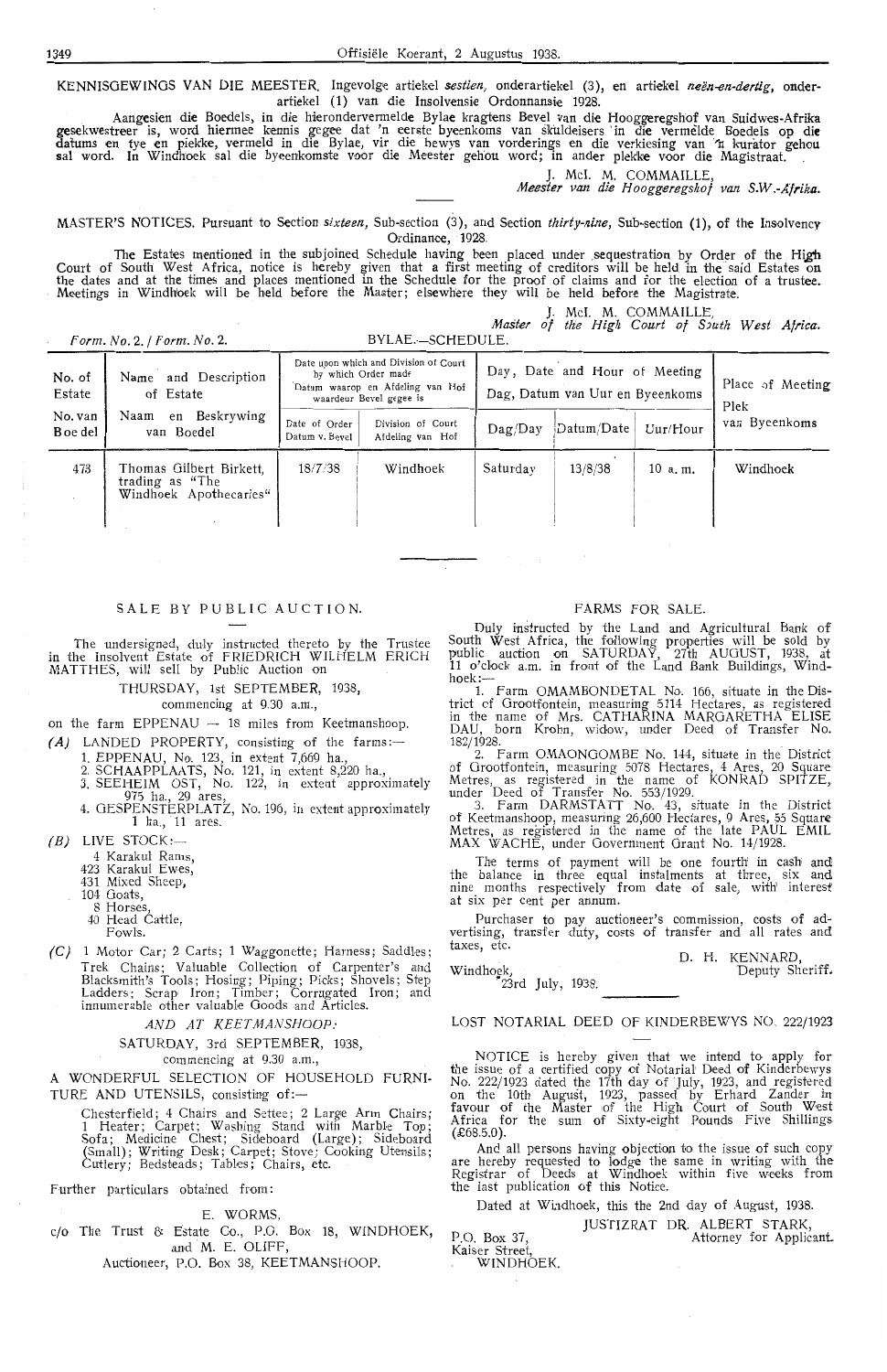#### VERKIESING **VAN** EKSEKUTEURS EN VOOGDE.

Aangesien die Boedels van die persone, vermeld in die aangehegte lys, nie verteenwoordig is nie, word hier-<br>mee kennis gegee aan die nagelate eggenoot (as daar een is) erfgename, legatarisse en skuldeisers, en—in gevalle w die byeenkoms vir die verkiesing van voogde belê word—aan die bloedverwante van die minderjariges van vaders<br>en moederskant, en aan al die ander persone wat dit mag aangaan, dat byeenkomste met betrekking tot die verskil lende boedels op die vermelde tye, datums en plekke gehou sal word vir die doe! om 'n persoon Qf persone te kies vir goedkeuring van die Meester van die Hooggeregshof van Suidwes-Afrika as geskik en bekwaam om deur hom as eksekuteurs of voogde, soos die geval mag wees, aangestel te word. Byeenkomste te Windhoek word voor die Mees**t**er, en in ander plekke voor die Magistraat, gehou.

J. McI. M. COMMAILLE, *Meester van die Hooggeregshof .van* **S.W.-Afriko.** 

#### ELECTION OF EXECUTORS AND TUTORS.

The Estates of the persons mentioned in the attached schedule being unrepresented, notice is hereby given to<br>the surviving spouse (if any), next-of-kin, legatees, and creditors, and—in cases where the meeting is convened f election of Tutors-to the paternal and maternal relatives of the minors, and to all others whom these presents may concern, th'at meetings will be held in the several Estates at the times, dates, and plaoes specified for the purpose of selecting some person or persons for approval by the Master of the High Court of South West Africa as fit and proper to be by him appointed Executors or Tutors, as the case may be. Meetings at Windhoek will be held before the Master, and in other places before the Magistrate.

J. McI. M. COMMAILLE,<br>Master of the High Court of South West **Africa**. BYLAE.-SCHEDULE.

| Regisiered<br>Number<br>of Estate<br>Geregistr.<br>Nommer<br>van Boedel | Name of the Deceased<br>Surname<br>Naam van Oorledene<br>Famielienaam | Christian Name<br>Voornaam      | Occupation<br>Beroep | Date and Place<br>of Death<br>Datum en plek<br>van oorlyde | Date and Time<br>of Meeting<br>Datum en tyd<br>van byeenkoms | Place<br>of Meeting<br>Plek van<br>byeenkoms | Meeting Con-<br>vened for<br>election of<br>Byeenkoms<br>belê vir ver-<br>kiesing van |
|-------------------------------------------------------------------------|-----------------------------------------------------------------------|---------------------------------|----------------------|------------------------------------------------------------|--------------------------------------------------------------|----------------------------------------------|---------------------------------------------------------------------------------------|
| Vol. 806/<br>1291                                                       | Oemichen                                                              | Anton                           | Clerk                | 27th Oct. 1931.<br>Berlin                                  | 9th Aug 1938,<br>10a.m.                                      | Windhoek                                     | Executor<br>Dative                                                                    |
| 2164                                                                    | <b>Jansen</b><br>van Vuuren                                           | Christoffel<br><b>I</b> ohannes | Landbouer            | 1 Febr. 1938                                               | 16 Aug. 1938,<br>$10 \text{ v}$ . m.                         | Gobabis                                      | Eksekuteur<br>Datief                                                                  |
| 2200                                                                    | Robberts                                                              | Niklaas Johannes                | Landbouer            | 20 Iulie 1937.<br>Gobabis                                  | 16 Aug. 1938,<br>$10 \text{ v}$ . m.                         | Gobabis                                      | Eksekuteur<br>Datief                                                                  |
| 2246                                                                    | Oemichen                                                              | Emma Anna<br>Marie              | Unknown              | 3rd March 1934,<br>Berlin                                  | 9th Aug. 1938,<br>10 a. n.                                   | Windhoek                                     | Excecutor<br>Dative                                                                   |

#### KENNISGEWING AAN SKULDEISERS EN SKULDENAARS. BOEDELS VAN OORLEDE PERSONE. **Artikel** 46, Wet No. 24 van 1913, soos toegepas op Suidwes-Afrika.

Skuldeisers en skuldenaars in die Boedels wat vermeld is in bygaande Bylae word yersoek om hul vorderings in te lewer en hul skulde te betaal by die kantore van die betrokke Eksekuteurs binne die gemelde tydperke, vanaf die datum van publikasie hiervan.

NOTICE TO CREDITORS AND DEBTORS. ESTATES OF DECEASED PERSONS. Section 46, Act No. 24 of **1913,** as applied to South West Africa.

Creditors and Debtors in the Estates specified in the annexed Schedule are called upon to lodge their claims with and pay their debts to the Executors concerned within the stated periods calculated from the date of publication hereof. BYLAE/SCHEDULE.

| BOEDEL VAN WYLE<br>ESTATE LATE                                                                                                          | Binne 'n tydperk van<br>Within a period of | Naam en Adres van Eksekuteur of<br>gemagtigde Agent<br>Name and Address of Executor or<br>authorized Agent |
|-----------------------------------------------------------------------------------------------------------------------------------------|--------------------------------------------|------------------------------------------------------------------------------------------------------------|
| Karl Hermann Lipffert                                                                                                                   | 30 days                                    | Dr. W. H. Arndt,<br>Kalkfeld, Box 20                                                                       |
| Maria Johanna Jacoba Louw                                                                                                               | 21 days                                    | C. H. K. Louw,<br>Swartkoppe, Maltahohe .                                                                  |
| Jan Petrus Barnard and surviving spouse<br>Fredrika Elizabeth Barnard, born<br>v. d. Westhuizen, of Besondermeid,<br>Dist. Keetmanshoop | $21$ daë                                   | Oliff $\&$ Key,<br>Keetmanshoop, Box 38                                                                    |
| Catharina Petronella Derks, geb. Steyn,<br>ook beskrywe as Kathrina Peteronella<br>Derks, geb. Steyn                                    | 30 daë                                     | H. B. Derks, p/a Prok. A. P. Olivier,<br>Gobabis                                                           |
| Hermann Kemnitz, en nagelate eggenoot<br>Bertha Mine Alwine Kemnitz, geb. Eggert                                                        | 30 daë                                     | Mnr. J. F. J. Grobler, Gemagtigde<br>Agent vir Eksekutr. Testam,<br>Bus 296, Windhoek                      |
|                                                                                                                                         |                                            |                                                                                                            |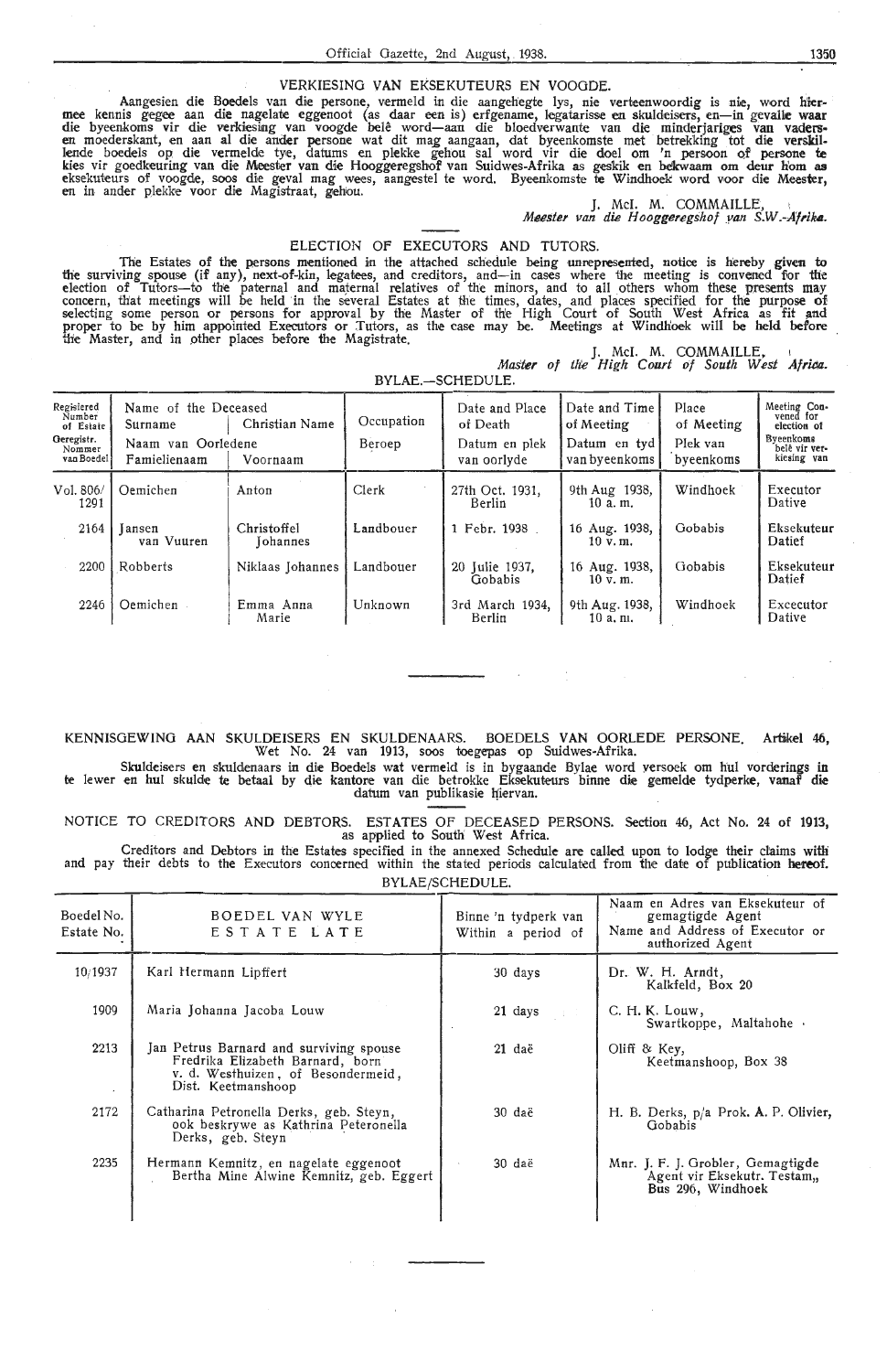**KENNISGEWING DEUR EKSEKUTEURS BETREFFENDE LIKWIDASIE-REKENINGS TER INSAGE.** Artikel 68,<br>Wet No. 24 van 1913, soos toegepas op Suidwes-Afrika. Wet No. 24 van 1913, soos toegepas op Suidwes-Afrika.

Kennisgewing geskied hiermee dat duplikate van die Administrasie- en Distribusierekenings in die boedels vermeld **in die** navolgende Bylae, ter insage van al die persone, wat daarin belang het, op die kantore van die Meester<br>en die Magistraat, soos vermeld, gedurende 'n tydperk van drie weke (of langer indien spesiaal vermeld) vanaf daarteen by die Meester binne die vermelde tydperk ingedien word nie, sal die betrokke eksekuteurs oorgaan tot **uitbetaling oo**reenkomstig vermelde rekenings.

#### NOTICE BY EXECUTORS CONCERNING LIQUIDATION ACCOUNTS LYING FOR INSPECTION: Section 68, Act No. 24 of 1913, as applied to South West Africa.

Notice is hereby given that copies of the Administration and Distribution Accounts in the Estates specified in the attached Schedule will be open for the inspection of all persons interested therein for a period of 21 days (or longer if specially stated) from the dates specified, or from the date of publication hereof, whichever may be later, and at **the Offices of the Master and Magistrate as stated.** Should no objection thereto be lodged with the Master during the **period of inspection the Executors concerned will proceed to make payments in accordance therewith.** BYLAE.-SCHEDULE.

| Boedel No.<br>Estate No. | BOEDEL VAN WYLE<br>ESTATE LATE                                                                             | Beskrywing van<br>Rekening<br>Description of<br>Account | Datum<br>Tydperk<br>Date<br>Period | Office of the<br>Meester<br>Master | Kantoor van die<br>Magistraat<br>Magistrate | Naam en adres v. eksekuteur<br>of gemagtigde Agent<br>Name and Address of<br>Executor or authoriz. Agent |
|--------------------------|------------------------------------------------------------------------------------------------------------|---------------------------------------------------------|------------------------------------|------------------------------------|---------------------------------------------|----------------------------------------------------------------------------------------------------------|
| 2100                     | Ludwig Karl Adolf<br>Theodor Kaehler                                                                       | First and Final<br>Liquidation and<br>Distrib. Account  | 21 days<br>from<br>2/8/38          | Windhoek                           | Otji-<br>warongo                            | H. Runge, Executor<br>Testamentary, c/o Shar<br>Bloch, Box 452,<br>Windhoek                              |
| 2115                     | Franz Butkus                                                                                               | First and Final<br>Liquidation and<br>Distrib. Account  | 21 days<br>from<br>2/8/38          | Windhoek                           | Groot-<br>fontein                           | J. H. Rathbone, Box 43,<br>Grootfontein                                                                  |
| 2129                     | Petrus Johannes Pienaar<br>en oorblywende egge-<br>note Johanna Dorothea<br>Pienaar, gebore.<br>Bredenhann | Eerste en Finale<br>Likw - en Distr.-<br>Rekening       | 21 daë                             | Windhoek                           | Warmbad                                     | J. D. Pienaar, Schroder-<br>straat, Upington,<br>Eksekutr. Testamentêr                                   |
| 2174                     | Hermann Ernst Zaage                                                                                        | First and Final<br>Liquidation and<br>Distrib. Account  | 21 days                            | Windhoek                           | Swakop-<br>mund                             | Else Mathilde Emilie<br>Zaage, Executrix,<br>$c/o$ A. Steckel, Box 35,<br>Swakopmund                     |
| 1674                     | Johannes Hieronimus<br>Brink                                                                               | First and Final<br>Liquidation and<br>Distrib. Account  | 1/8/38                             | Windhoek                           | Outjo                                       | Bell & Fraser, Agents for<br>Executor, Box 43,<br>Windhoek                                               |
|                          |                                                                                                            |                                                         |                                    |                                    |                                             |                                                                                                          |

### LOST CERTIFICATE OF SUBSTITUTED TITLE No. 165/ 1922.

NOTICE is hereby given that we intend applying on behalf of KARL KIRSTEN for a certified copy of Certificate of Substituted Title No. 165/1922, registered in his favour<br>on the 3rd March, 1922, in respect of certain remaining extent of the Farm DA WEB No. 43, situate *in* the district of Maltahohe, measuring as such 18,047 hectares, 48 ares and 71 square metres.

And all persons having objection to the issue of such copy are hereby requested to lodge the same in writing with the Registrar of Deeds at Windhoek within five weeks from the last publication of this Notice.

Dated at Windhoek, this 22nd day of July, 1938.

LORENTZ & BONE, Applicant's Attorneys, Acme Buildings, Kaiser Street, Box 85, Windhoek.